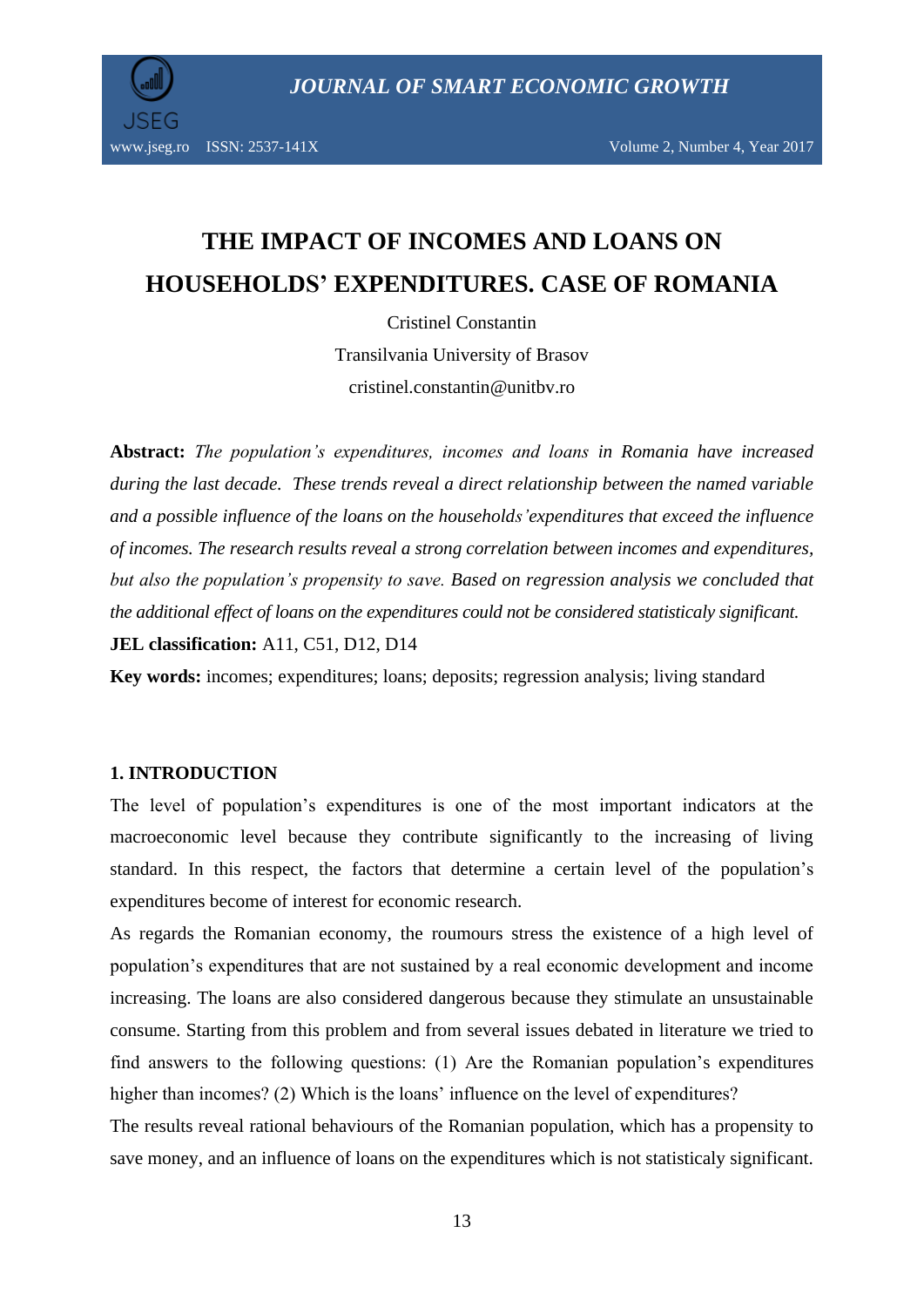

www.jseg.ro ISSN: 2537-141X Volume 2, Number 4, Year 2017

## **2. LITERATURE REVIEW**

Credit market is more and more accesible to households that need loans in order to buy expensive goods that can be used over a long period of time. They can benefit from these goods even if they do not have all necessary financial resources at the purchasing date. Thus, the loans could be an alternative to renting goods and services such as houses, cars etc. The purchased products will be paid from future incomes (Andreou, 2011). One of the strongest incentives of household loans is considered the interest rate. In this respect a low interest rate can stimulate the housholds' expenditures and the demand of loans while a high interest rate will discourage such behaviours (Wilcox, 1990).

As regards the effect of loans on the households' expenditures on medium and long run it is revealed in literature a negative effect especially generated by high-cost credits. While this kind of credits can help families to survive after crisis or disasters, on long run the loans reduce the expenditures on nondurable goods affecting negativelly the aggregate demand (Dobridge, 2016). Other researches stress that even loans with low interest rates, such as mortagage loans, could create big problems when they are accessed by people with limited or volatile incomes. In these cases, a decreasing of incomes that can be accompanied by a decreasing in the market value of secured properties could lead to the lenders' impossibility to compensate the debts. In order to avoid such situations, the role of central banks is considered crucial. These ones should regulate de credit market in order to avoid nonperforming loans. The commercial banks should also to evaluate the risk of their creditation activities by taking into consideration different macroeconomic factors, like decline in GDP, exports, unemployment rate etc. (Mileris, 2014).

Nevertheless, other researches conclude that a low level of loans can have a negative impact on households' expenditures because people tend to save more money in order to buy expensive goods (especially houses) in future, and the aggregate demand is decreasing (Muellbauer, 2007). Moreover it is underlined in literature that the increasing of population's loans do not lead to a decline in the housholds'expenditures and the debts evoluate in a direct relationship with the expenditures when a future income increasing is expected (McCathy, 1997). In this respect, the income is considered the main incentive of households' expenditures (Fazel, 2005). The expenditures is also stimulated by a strong development of both traditional and modern trade (Chitu and Tecau, 2014).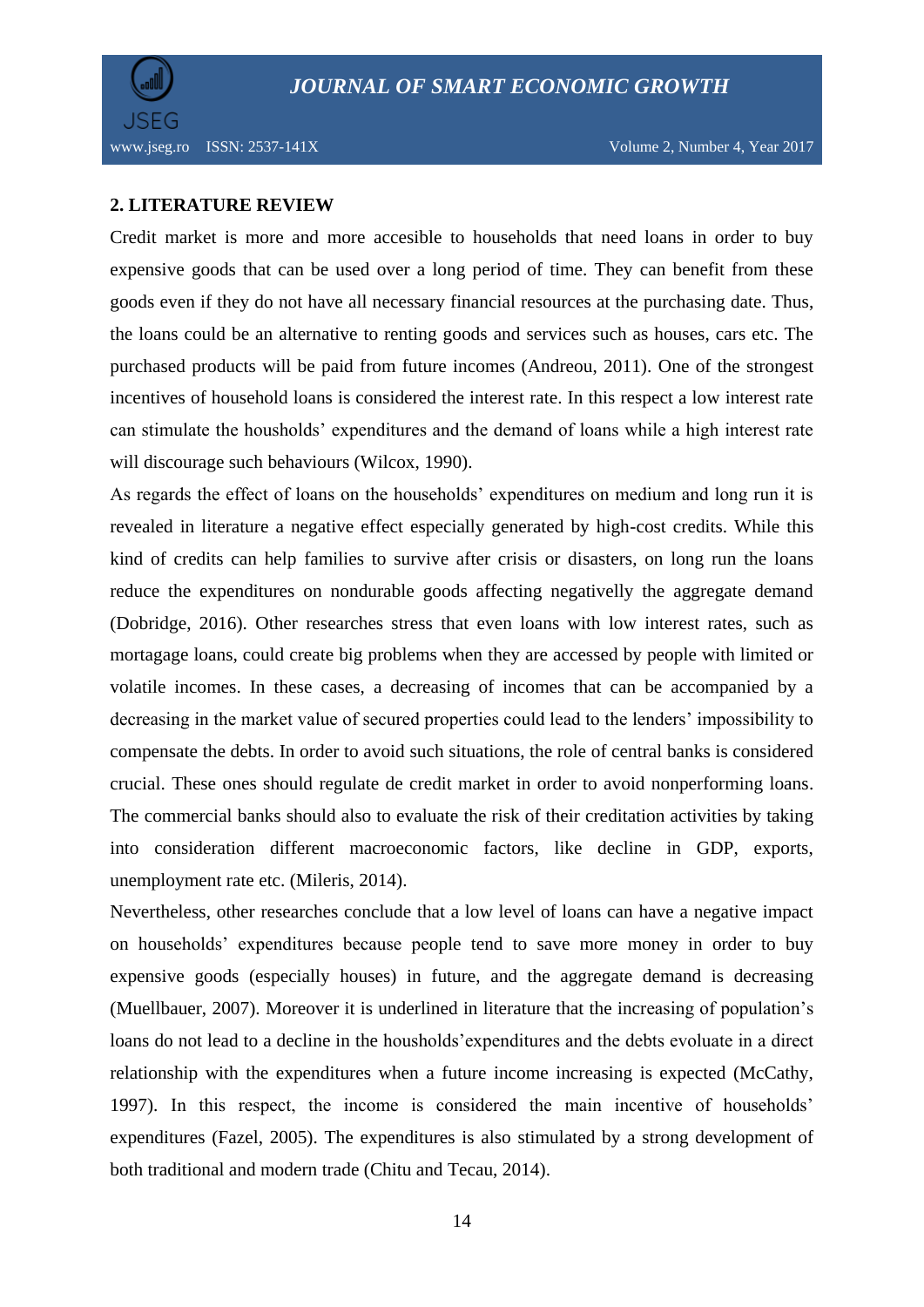

## **3. RESEARCH METHODOLOGY**

Having in mind the research questions our main goals was to analyse the evolution of populations'incomes and expenditures in Romania in the last period of time and to identify the main factors that determine the consumption of goods and services. As the income is recognised in the economic theory as the main determinant of consumption we started from the folowing hypotheses:

- H1: The households' income has a direct influence on the population's expenditure.
- H2: The loans have a direct influence on the households' expenditures, which exceeds the influence of the incomes' increasing.

In this respect we designed a theoretical model presented in Figure 1. This one starts from the assumption that if the Central Bank stimulates the decreasing of interest rate, the loans would be stimulated and in their turn the loans would stimulate the population's expenditures. This effect will be added to the income influence on the expenditures.



Fig. 1 – Theoretical model regarding the determinants of population's expenditures

In order to test the proposed model we used secondary data published by the Romanian National Institute of Statistics. The raw data have been collected from the statistics data base "Tempo – online" and computed in order to identify the trends of the named variables. Statistical data from the website of Romanian National Bank were also used. The cause-effect relationship from the theoretical model have been tested by using the Linear Regression Model. After testing, the model was redifined taking into account only the significant factors.

## **4. RESULTS**

The results of our research are presented for every objective established: the evolution of population's incomes and expenditures in absolute and real values; the influence of incomes and loans on the households' expenditures.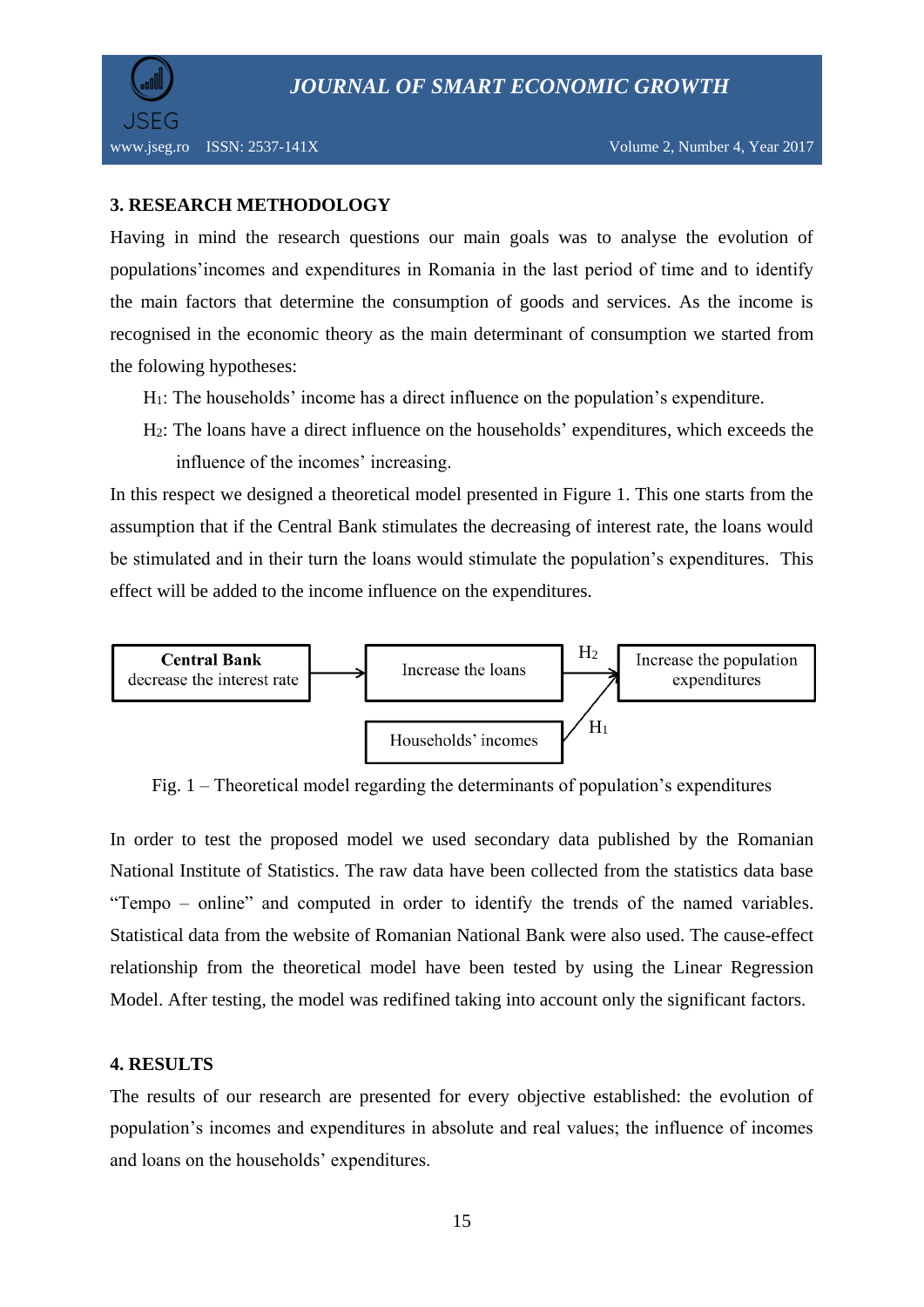

#### **4.1. The evolution of population's incomes and expenditures**

In Romania, the evolution of population's expenditures and incomes in the period 2001-2016 reveals a continuous increasing with a higher ratio from year to year between 2001 and 2008 (see Fig. 2). If these ratios were often higher than 20% in the named period of time, after the economic crisis the increasings of both indicators has been very small, with an annual average of about 4%. In spite of these fluctuations, it can be noticed that signficant increases have been recorded both for population's incomes and expenditures. Thus, in 2016 the monthly average of income per household was 5.64 times higher than in 2001 and the monthly average of households' expenditures increased by 4.89 times. We can observe that if until 2004 the two curves almost overlaped, after 2005 the average incomes have overpassed the level of expenditures. This trend has lead in 2016 to an average income per household higher with about 17% than the average level of expenditures.



Fig. 2 - Evolution of total households' incomes and expenditures in Romania (monthly average) (Data source: National Institute of Statistics, Tempo-online. [http://statistici.insse.ro\)](http://statistici.insse.ro/)

The evolution of nominal values could be erroneous because the inflation could determine a false increasing, which is nullified by the general increasing of prices. In this respect we examined the evolution of annual consumer price index in Romania for the same period of time. The figures presented in Figure 3 show a quite high inflation between 2001 and 2006 but since 2007 the price index has been stabilised at low values, which decreased gradually until 2016. Following this trend, the inflation recorded negative values in 2015 and 2016.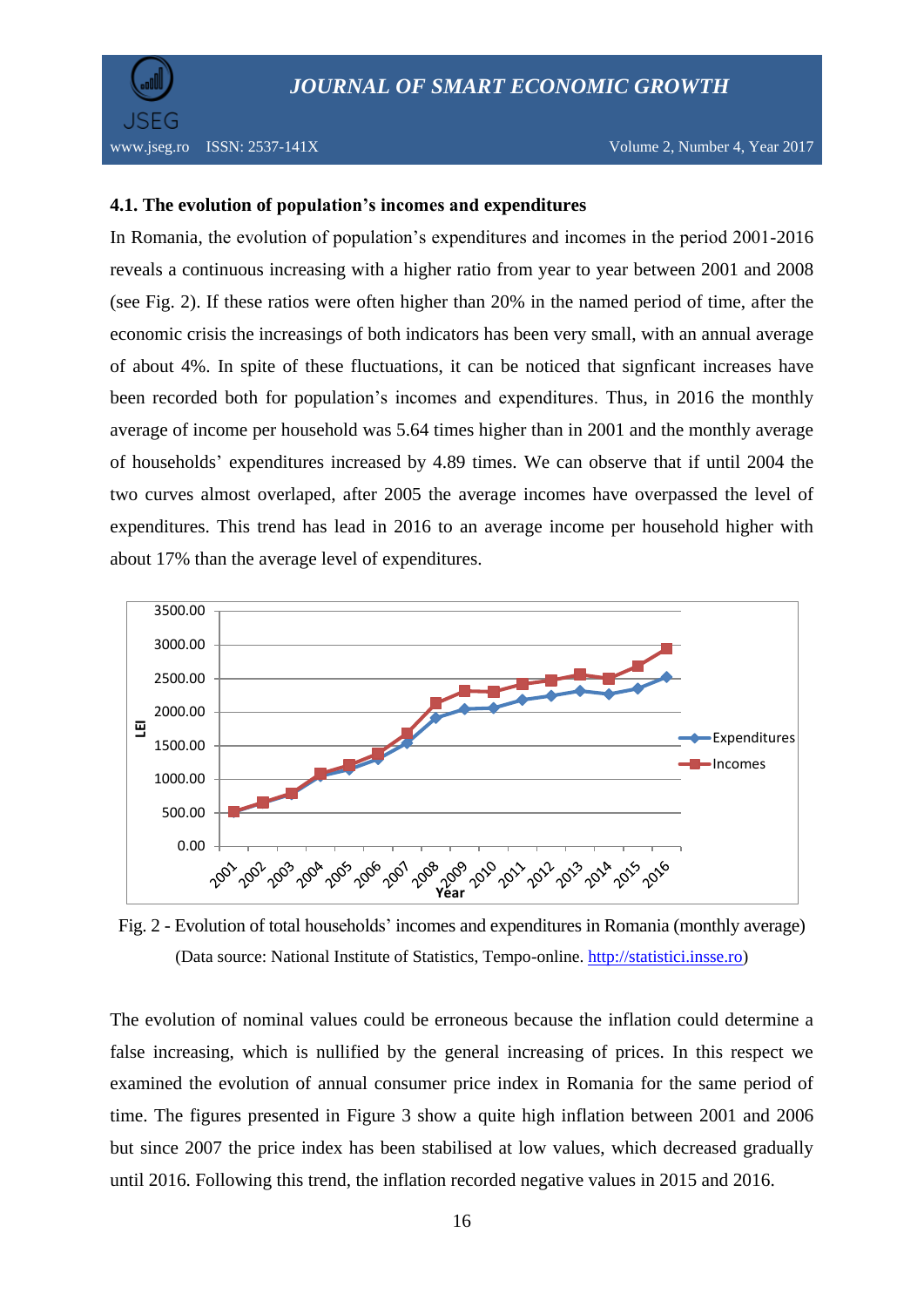*JOURNAL OF SMART ECONOMIC GROWTH*

SEG

www.jseg.ro ISSN: 2537-141X Volume 2, Number 4, Year 2017



Fig. 3 - The evolution of annual consumer price index in Romania (previous period  $= 1$ ) (Data source: National Institute of Statistics, Tempo-online. [http://statistici.insse.ro\)](http://statistici.insse.ro/)

Having in mind the above figures we can apreciate that the real increasing of population's incomes and expenditures is not significantly different from the nominal increasing. A comparisson between the nominal and real values is presented in Figure 4.



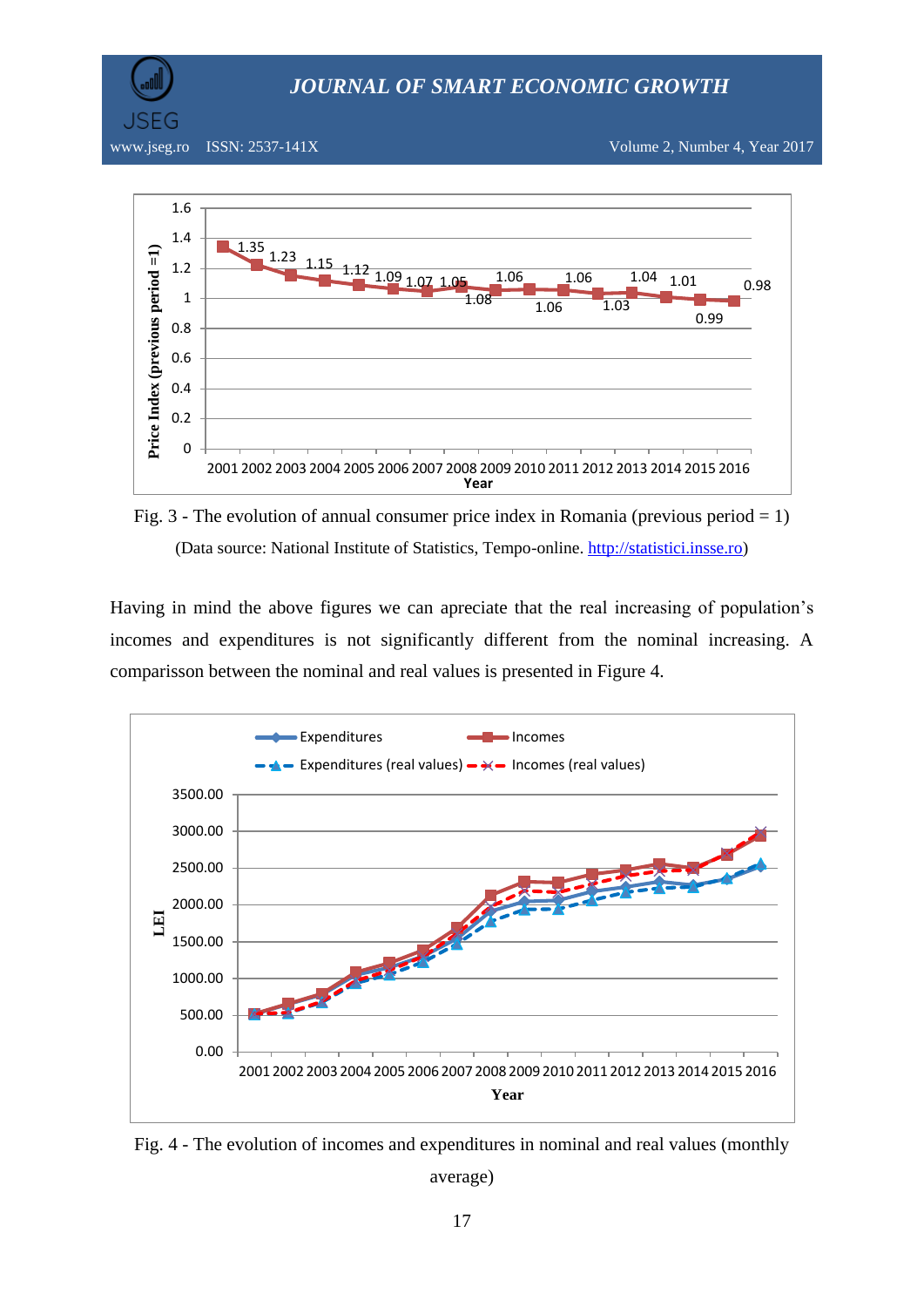

In order to obtain the evolution of the named indicators in real values, we corrected the nominal values with the consumer price index. The figures show that both the incomes and expenditures have recorded lower values in real terms but the differences are quite small and the curves overlapped in the last years due to a very low inflation.

## **4.2. The influence of incomes and loans on the households' expenditures**

In order to identify the loans' influence on the population's expenditures we analysed the evolution of loans granted to population in Romania between 2006 and 2016. Data have been collected from the website of Romanian National Bank but these ones have been available only since 2006.



Fig. 5 - The evolution of loans granted to population in Romania (values at the end of year) (Data source: Romanian National Bank, Statistics. [http://www.bnro.ro/Statistics-report-1124.aspx\)](http://www.bnro.ro/Statistics-report-1124.aspx)

Looking at the evolution of loans granted to population we can find a similar pattern with the expenditures and incomes curves for the same period of time. The curve's slope is very high between 2006 and 2008, followed by a small slope after the crisis period. The increasing of the loans' level in 2015 and 2016 is concomitant with the increasing of the other two variables. These evolutions reveal a direct relationship between the loans and population's expenditures, which could be considered for further computations in order to test our research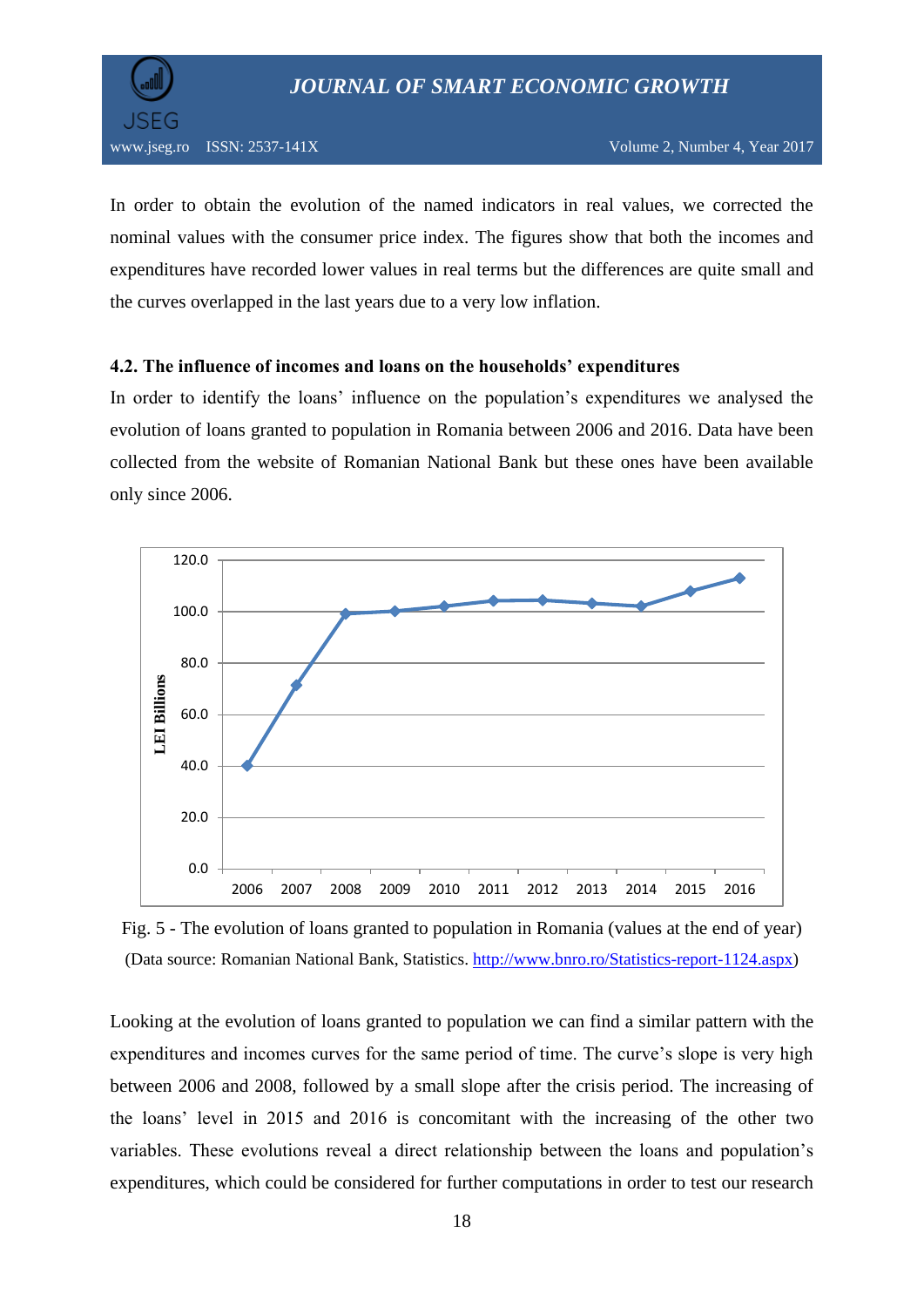

hypothesis. In this respect, three Linear Regression models have been used. For all these models, the dependent variable was the households' expenditures **('Expenditures")** and the independent variables were: households' incomes **("incomes")** and loans granted to population **("loans")**. For all these variables we used the data presented above for the period 2006-2016. The independent variables were considered separately in two Simple Regression models and after that they were included together in a Multiple Regression model. The results of these three models are presented in the equations  $(1) - (3)$ .

## **Model 1**

Expenditures=  $181.17 + 0.81 \cdot \text{incomes} + \epsilon$  (1)  $(t \text{ ratio})$   $(2.92)$   $(31.00)$  $R-$  square = 0.989

The first model has taken into consideration the effect of incomes on expenditures and the results show that an increasing with one unit of the income determines an increasing with 0.81 units in expenditures. The t-Student ratios presented into brackets reveal a significant difference from zero of the model parameters. According to the value of determination coefficient (R-square=0.989) the households' incomes explain almost 99% of the households' expenditures variation. Thus, the first research hypothesis  $(H<sub>1</sub>)$  could be accepted.

## **Model 2**

Expenditures=  $531.83 + 16.13 \cdot \text{loans} + \mathcal{E}$  (2) (t ratio) (2.88) (7.92) R- square  $= 0.874$ 

In Model 2, the loans granted to population have been considered alone as regressor in a Simple Regression model. A direct influence is also revealed, which is statistically significant according to the value of t-Student ratios. The R-square coefficient indicates an explanation of 87.4% given by this regressor for the variation of the expenditures.

In spite of the above conclusions, the variables that influence the expenditures cannot be considered separately rather than in their interdependence. For this reason, in the third model we included together the incomes and loans as regressors.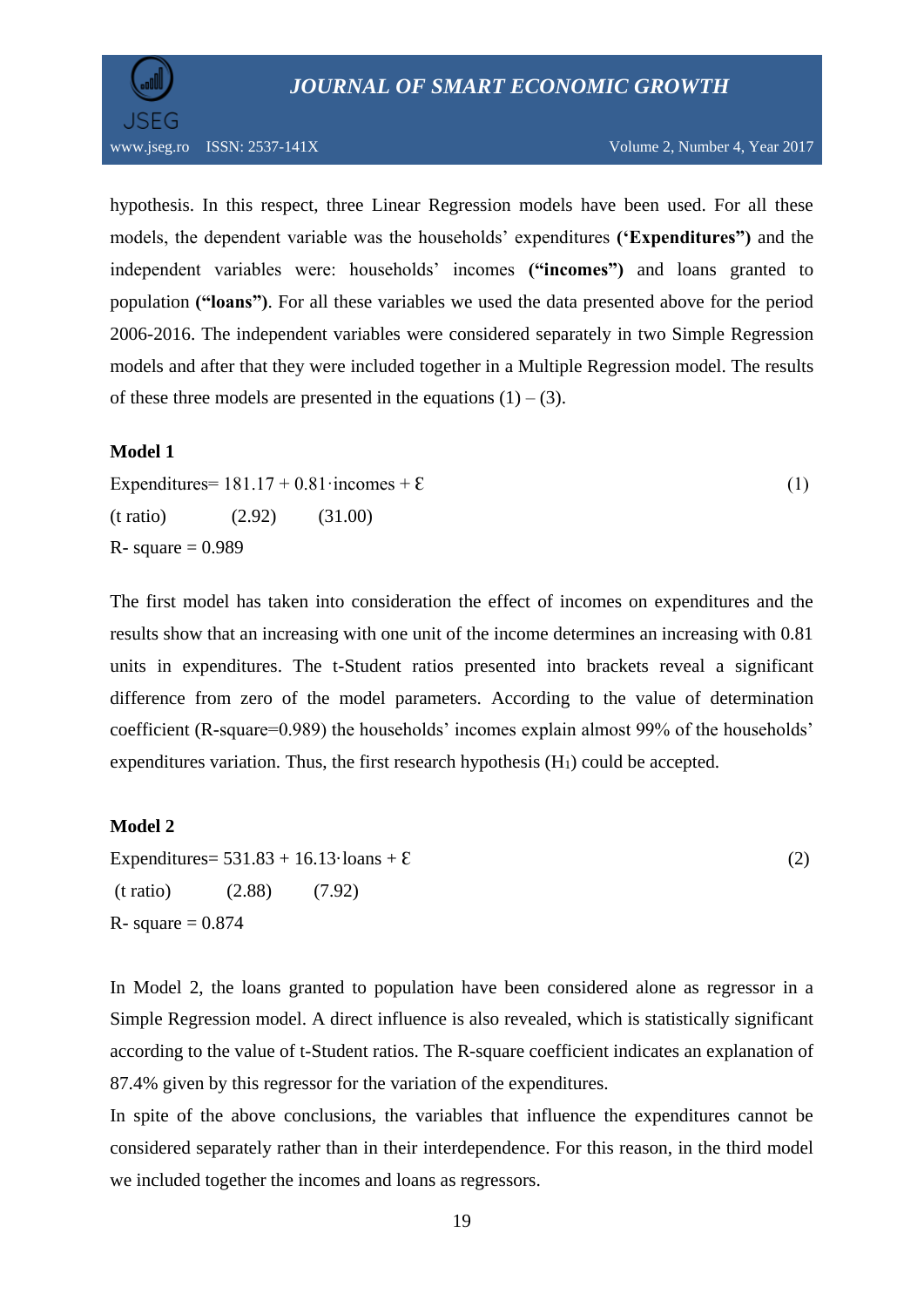

#### **Model 3**

JSEG

Expenditures=  $188.31 + 0.77 \cdot \text{incomes} + 0.99 \cdot \text{loans} + \epsilon$  (3)  $(t \text{ ratio})$   $(2.89)$   $(10.27)$   $(0.63)$ R square  $= 0.991$ 

In this case the influence of loans has become not significant from the statistical point of view as the t-Student ratio is smaller than the standard value. This phenomenon could be explained by the collinearity of the regressors. The value of R-square coefficient also indicates a very small increasing in comparison with the first model. In conclusion we cannot accept that the level of loans granted to population comes with additional information in explaining the increasing of populations' expenditures. Thus, the second research hypothesis (H2) has been rejected.

In order to find an explanation to this rejection we included in the analysis the evolution of households' deposits in Romania between 2006 and 2016 (see Fig. 6).





In Figure 6 we can see that the level of loans granted to population exceeded the value of deposits only in the period 2007-2009, which corresponds to the economic crisis, but starting with 2010 the volume of deposits increased with a higher ratio than loans. This analysis reveals the Romanian population's propensity to save.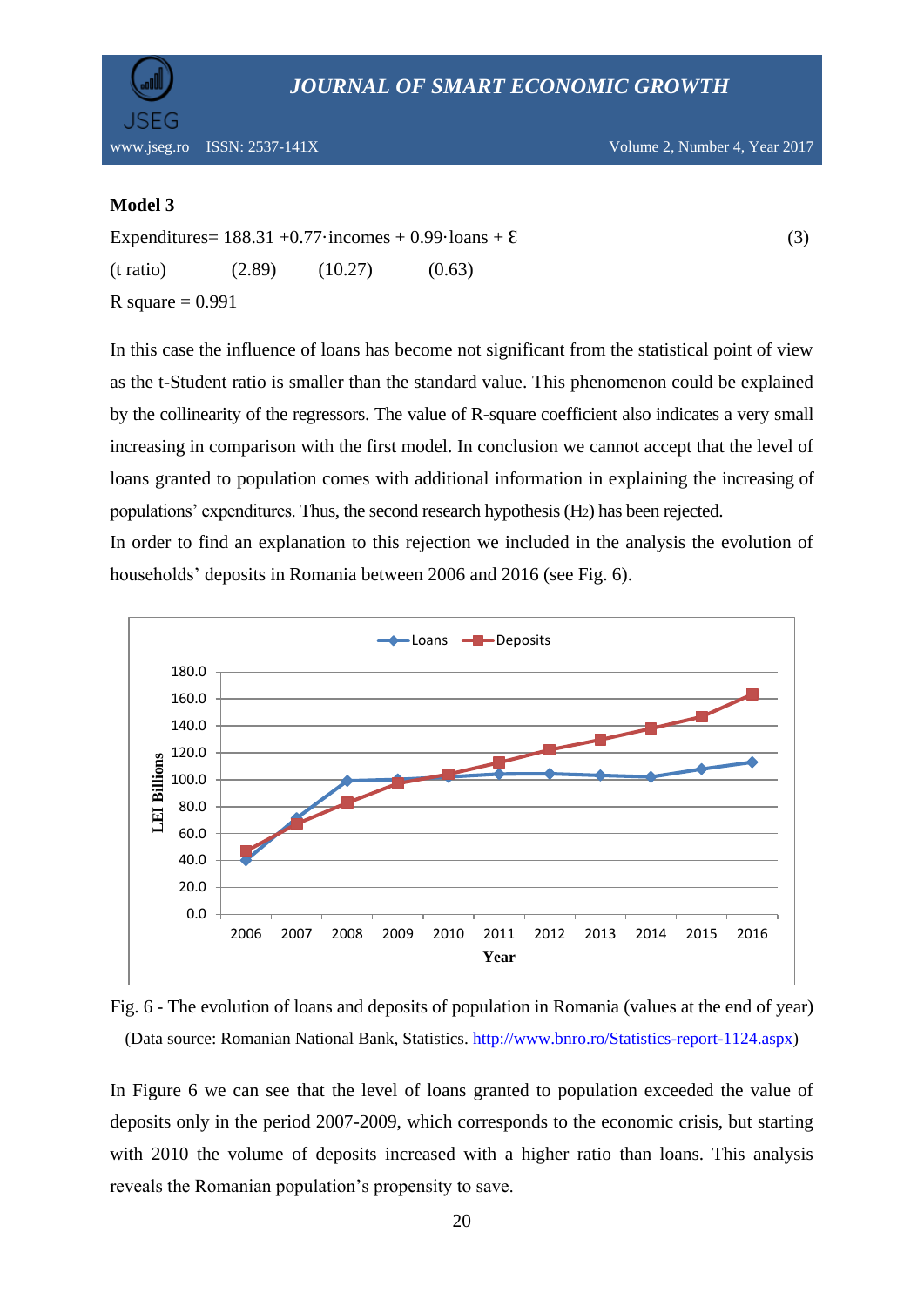

## **CONCLUSIONS**

The main conclusion of our research confirm a part of the findings presented in economic literature concerning the determinant influence of incomes on the populations' expenditure (Fazel, 2005) and the direct relationship between expenditures and debts when the incomes is expected to increase (McCathy, 1997). In spite of this relationship, the level of loans has not contributed significantly to the expenditures' increasing over the last decade in Romania. Thus, the research hypothesis concerning to a significant influence of loans, which exceed the influence of incomes has been rejected. The empirical model resulted after the statistical testing is presented in Figure 7.



Fig. 7 – Empirical model regarding the determinants of population's expenditures

According to this model more than 98% of the expenditures' variation is explained by incomes and an increasing with one unit of incomes could lead to an increasing of expenditures with about 0.81 units. An estimation error  $(E)$  should be also considered. The difference of income that are not spent on goods and services is expected to be used for savings or loans reimbursement.

The behaviours of Romanian population during the last decade have revealed a propensity to save money as the level of incomes has always been higher than the level of expenditures and the bank deposits increased significantly. Such behaviours are not in line with some issues from literature according to which the population have usually irrational behaviours in anticipation the loans' risk and the regulatory system has to descourage a high level of creditation (Mileris, 2014). Nevertheless, a prudential policy in analysing specific categories of loans and the risk of individuals has to be put in practice in order to avoid non-performing credits.

One of the research limits consists in using mainly average figures at national level without a deep analysis regarding the behaviours of various segments of population and the reasons for which they accessed loans. Such analyses could be based mainly on marketing research, which allow the acces to primary data from population. Such researches could be further research direction on the topic of this paper.